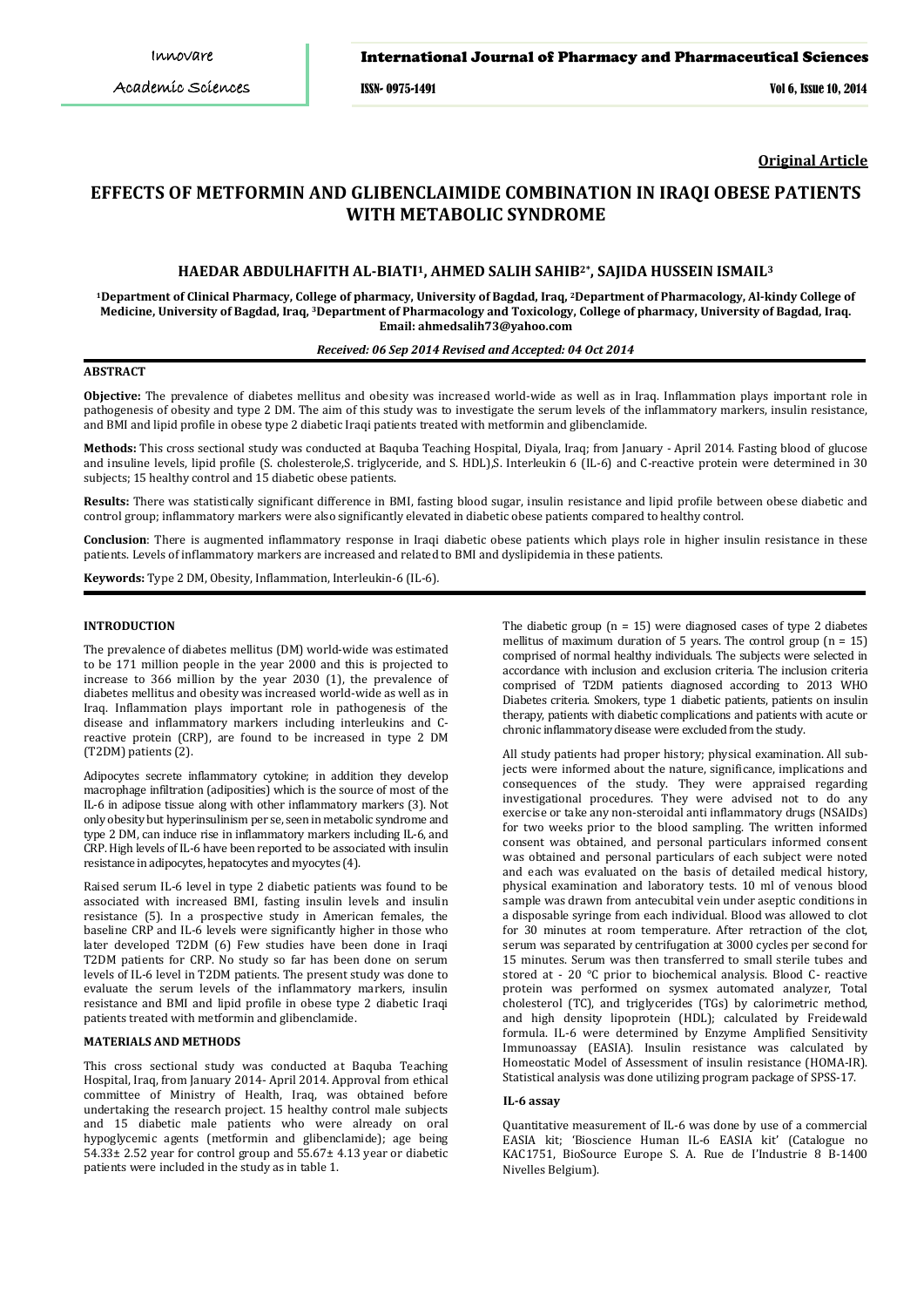The assay is a solid phase Enzyme Amplified Sensitivity Immunoassay performed on microtiter plate. The minimum detectable concentration was estimated to be 2 pg/ml. The intraassay and inter-assay coefficient of variation for IL-6 were 5.6% and 7.5% respectively.

# **RESULTS**

Table 1 showed that there is non-significant difference between the ages of obese diabetic patients compared to that of healthy subjects, while there is a highly significant difference between the two groups concerning the BMI. The fasting blood glucose and fasting insulin levels in addition to insulin resistance were differ significantly in diabetic obese patients compared to healthy subjects table 1.

| Table 1: Baseline data of healthy subjects and diabetes obese |
|---------------------------------------------------------------|
| patients                                                      |

| <b>Variables</b>  | <b>Healthy subjects</b><br>$(n=15)$ | Diabetic obese patients<br>$(n=15)$ |
|-------------------|-------------------------------------|-------------------------------------|
| Age (year)        | $54.33 \pm 2.52$                    | 57.65±4.138                         |
| BMI $(kg/m2)$     | $21.17 \pm 1.62$                    | $39.59 \pm 2.55*$                   |
| F. B. S           | $5.95 \pm 0.67$                     | $12.89 \pm 2.1*$                    |
| (mmole/l)         |                                     |                                     |
| F. S. Insulin     | $9.34 \pm 0.93$                     | $7.02 \pm 0.71*$                    |
| m <sub>U</sub> /L |                                     |                                     |
| HOMA-IR           | $2.46 \pm 0.33$                     | $4.04 \pm 0.79*$                    |

Results represents mean±SD; \*=significant difference ≤0.05 BMI=body mass index; FBS=fasting blood glucose; HOMA-IR= Homeostatic Model of Assessment of insulin resistance.

While the values of total serum cholesterol and serum triglycerides were significantly higher in diabetic obese patients compared to healthy control, the value of high density lipoprotein was significantly lower in diabetic obese patients compared to healthy control, table 2.

The results of inflammatory markers studied were shown in table 3, IL-6 and C-reactive protein as; the serum levels of both inflammatory markers were significantly higher in diabetic obese patients compared to healthy controls.

#### **Table 2: Lipid profile of healthy subjects and diabetes obese patients**

| <b>Variables</b>          | <b>Healthy subjects</b><br>$(n=15)$ | Diabetic obese patients<br>$(n=15)$ |
|---------------------------|-------------------------------------|-------------------------------------|
| S. Cholesterol<br>(mg/dl) | 141.73±13.64                        | 219±27.68*                          |
| S. Triglycride<br>(mg/dl) | $124 \pm 16.35$                     | $272.2 \pm 59.3*$                   |
| S. $HDL$ (mg/dl)          | $47+4.72$                           | $40\pm3.81*$                        |

Results represents mean±SD; \*=significant difference **£**0.05 ; S. HDL=serum high density lipoprotein.

**Table 3: Inflammatory markers of healthy subjects and diabetes obese patients**

| <b>Variables</b> | <b>Healthy subjects</b><br>$(n=15)$ | Diabetic obese patients<br>$(n=15)$ |
|------------------|-------------------------------------|-------------------------------------|
| IL-6             | $2.16 \pm 0.65$                     | $4.04 \pm 0.98$ *                   |
| (pg/ml)          |                                     |                                     |
| <b>CRP</b>       | $2.7 \pm 0.65$                      | $9.65 \pm 1.2*$                     |
| (mg/L)           |                                     |                                     |

Results represents mean±SD; \*=significant difference (P≤0.05); IL -6=interleulin-6; CRP=C-reactive protein.

## **DISCUSSION**

Obesity is associated with a chronic inflammatory response, characterized by abnormal adipokine production, and the activation of some pro-inflammatory signaling pathways, resulting in the induction of several biological markers of inflammation (7). The key finding of this study is the close and significant relationship between levels of fasting glucose and CRP, Interleukin -6, and insulin resistance and changes in lipid profile. These findings in fact indicate that higher levels of these parameters in obese individuals lead to increased blood glucose. In support of these findings, some clinical studies support a close relationship and the role of CRP and other inflammatory markers such as IL-6, in hyperglycemia phenomenon in relationship with abnormal lipid profile (8, 9). Preliminary human studies demonstrated that central obesity is a risk factor for decrease in insulin sensitivity, although the molecular mechanisms for this are less understood (10). Obesity has been associated with elevated levels of CRP as an inflammation marker and elevated in serum cholesterol and triglyceride and predictor of cardiovascular risk (11). Recent epidemiologic studies have demonstrated associations of elevated serum levels of C-reactive protein with obesity, visceral adiposity, and insulin resistance, suggesting that a chronic inflammatory state is associated with hyperglycemia and diabetes through obesity or increased insulin resistance (12, 13, 14). The rise in the inflammatory cytokines is the essential step in glucotoxicity and lipotoxicity induced mitochondrial injury, oxidative stress and beta cell apoptosis in type 2 DM (15).

Our study found higher levels of, C-reactive protein,and IL-6 in diabetic obese patients compared to healthy controls that agreed with other studies (16, 17) indicating the role of inflammation in pathogenesis of the disease; administration of oral hypoglycemic agents in current use such as Metformin and Glibeneclamide to diabetic obese patients were unable to correct the glycemic control or changes in lipid profile beside increased level of inflammatory markers; targeting of these changes may represents an important strategy in the treatment of diabetic obese patients that may improve the overall situation of such patients.

In conclusion, there is augmented inflammatory response in Iraqi diabetic obese patients which plays role in higher insulin resistance in these patients. Levels of inflammatory markers are increased and related to BMI and dyslipidemia in these patients. This is the first study reporting the association of inflammatory cytokines with dyslipidemia and poor glycemic control in diabetic obese Iraqi patients.

#### **CONFLICT OF INTERESTS**

Declared None

#### **REFERENCES**

- 1. Kolb H, Mandrup-Poulsen T. The global diabetes epidemic as a consequence of lifestyle-induced low-grade inflammation. Diabetologia 2010;53:10-20.
- 2. Kolb H, Mandrup-Poulsen T. An immune origin of type 2 diabetes? Diabetologia 2005;48:1038-50.
- 3. Glunds S, Krook A. Role of interleukin-6 signaling in glucose and lipid metabolism. Acta Physiol (Oxf) 2008;192:37-48.
- 4. Kristiansen OP, Mandrup-Poulsen T. Interleukin 6 and Diabetes: the Good, the Bad or the indifferent? Diabetes 2005;54:114-24.
- 5. Testa R, Olivieri F, Bonfigli AR, Sirolla C, Boemi M, Marchegiani F, *et al*. Interleukin 6-174G>C polymorphism affects the association between IL-6 plasma levels and insulin resistance in type 2 diabetic patients. Diabetes Res Clin Pract 2006;71:299-305.
- 6. Hu FB, Meigs JB, Li TY, Rifai N, Manson JE. Inflammatory markers and risk of developing type 2 diabetes in women. Diabetes 2004;53:693-700.
- 7. Jean-P, Mustapha M, Claire L, Min J. Recent advances in the relationship between obesity, inflammation, and insulin resistance. Eur Cytokine Netw 2006;17(1):4-12.
- 8. Festa A, D'Agostino RJR, Howard G, Mykkanen L, Tracy RP, Haffner SM. Chronic subclinical inflammation as part of the insulin resistance syndrome: the Insulin Resistance Atherosclerosis Study (IRAS). Circulation 2000;102:42-7.
- 9. Frohlich M, Imhof A, Berg G. Association between C-reactive protein and features of themetabolic syndrome: a populationbased study. Diabetes Care 2003;23:1835-9.